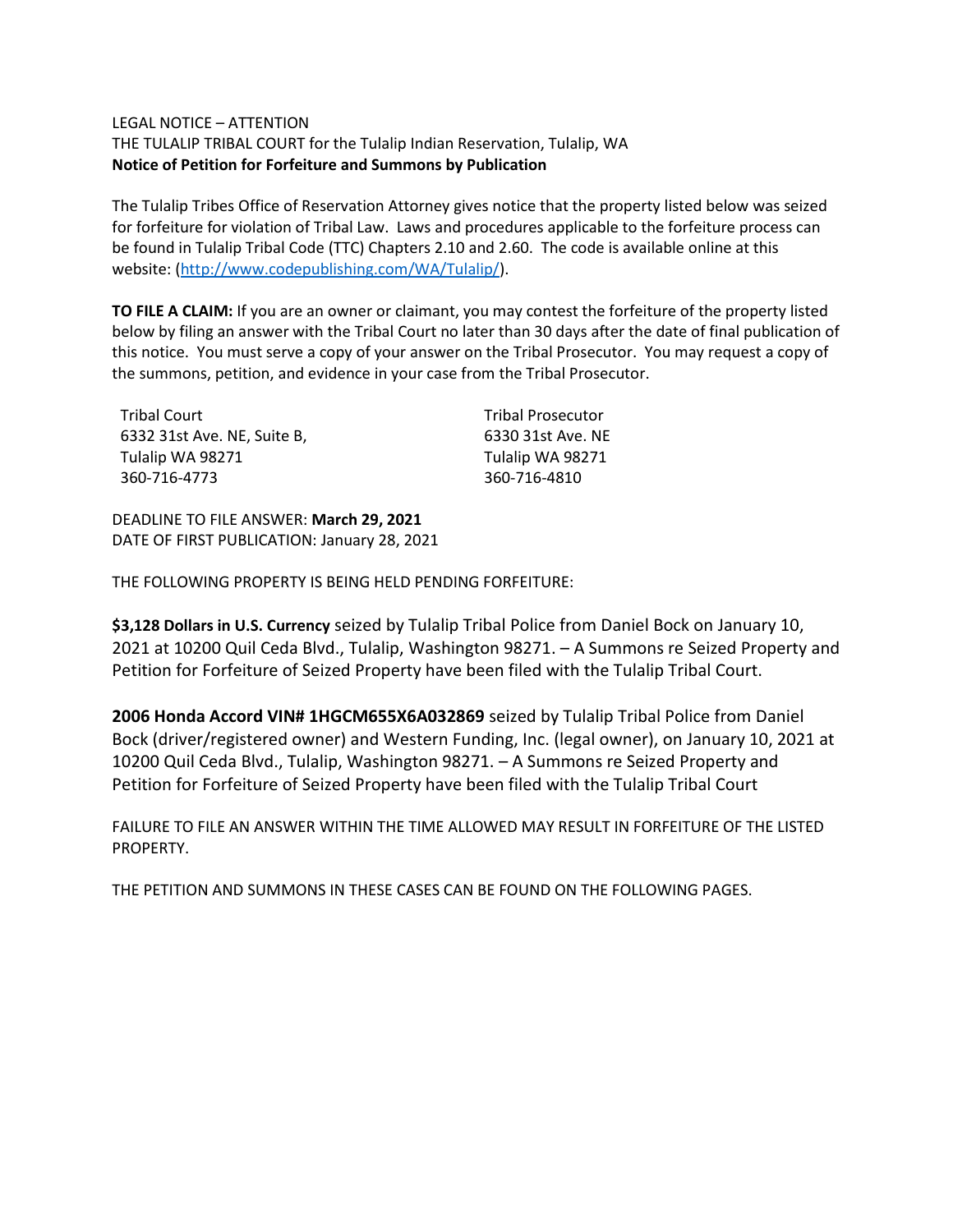**Filed Tulalip Tribal Court** 1  $01/28/20218:08:47$  AM 2 **IN THE TULALIP TRIBAL COURT FOR THE TULALIP INDIAN RESERVATION**  3 **TULALIP, WASHINGTON** 4 IN REM THE FORFEITURE OF: NO. QCV-CV-FO-2021- 0028 5 **SUMMONS RE SEIZED PROPERTY** THREE THOUSAND ONE HUNDRED 6 TWENTY EIGHT DOLLARS in U.S. TPD Incident No. 21-0074 7 Currency (\$3,128) Primary Officer J. Wilcox 8 **(Clerk's Action Required)** 9 TO: Daniel Bock 10 2013 Harksell Road 11 Ferndale, WA 98248 12 YOU ARE HEREBY NOTIFIED that the Tulalip Tribes, Plaintiff, by and through its 13 prosecuting authority, has filed a petition with the Court that seeks to have forfeited, to the 14 benefit of the Tribes, certain property that you allegedly own, claim, or have an interest. 15 Pursuant to Chapter 2.60.070§(4)(a), of the Tulalip Tribes Code of Law, you have thirty 16 (30) days after you have been served the petition and this summons to file with the Court a 17 response to the allegations described in the petition. No extension of the time for filing the 18 response may be granted. Failure to respond within 30 days may bar you from presenting 19 evidence at any later evidentiary hearing regarding the seized property. Further, if no response 20 is filed within 30 days after service of the petition and summons, the Court, upon motion of the 21 Tribes, shall order the property forfeited to the Tribes. 22 Chapter 2.60.070§(4)(b) governs responses to forfeiture petitions. The Clerk's Office 23 does not provide legal advice. It is your responsibility to familiarize yourself with the applicable 24 tribal law—which is available from the Clerk's Office and on-line at: 25 http://www.codepublishing.com/WA/Tulalip/

26

**AM**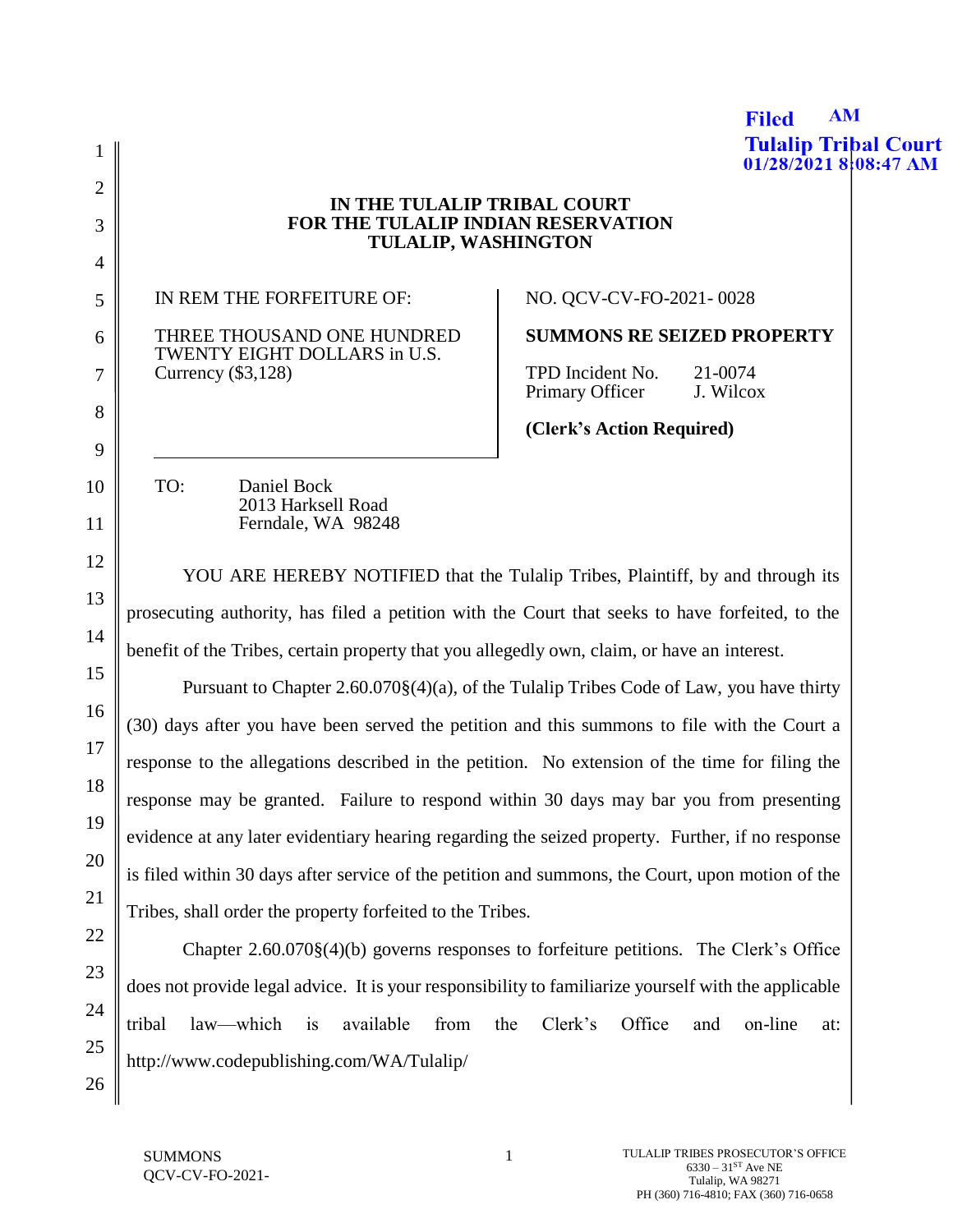| $\mathbf{1}$                | Your response must be mailed to, or personally filed with, the Clerk's Office at 6332-  |
|-----------------------------|-----------------------------------------------------------------------------------------|
| $\mathbf{2}$                | 31 <sup>st</sup> Ave NE, Suite B, Tulalip WA 98271.                                     |
| $\ensuremath{\mathfrak{Z}}$ | Questions regarding the petition should be addressed to the Tulalip Tribes Prosecutor's |
| $\overline{4}$              | Office at 360-716-4810, not to the Clerk's Office.                                      |
| $\mathfrak s$               |                                                                                         |
| $\boldsymbol{6}$            | DATED this 28th day of January 2021.                                                    |
| $\tau$                      |                                                                                         |
| $8\,$                       | Angela McDonald<br><b>CLERK OF THE COURT</b>                                            |
| $\boldsymbol{9}$            |                                                                                         |
| $10\,$                      |                                                                                         |
| 11                          |                                                                                         |
| 12                          |                                                                                         |
| 13                          |                                                                                         |
| 14                          |                                                                                         |
| 15                          |                                                                                         |
| 16                          |                                                                                         |
| 17                          |                                                                                         |
| 18                          |                                                                                         |
| 19                          |                                                                                         |
| $20\,$                      |                                                                                         |
| $21\,$                      |                                                                                         |
| 22                          |                                                                                         |
| 23                          |                                                                                         |
| 24                          |                                                                                         |
| 25                          |                                                                                         |
| $26\,$                      |                                                                                         |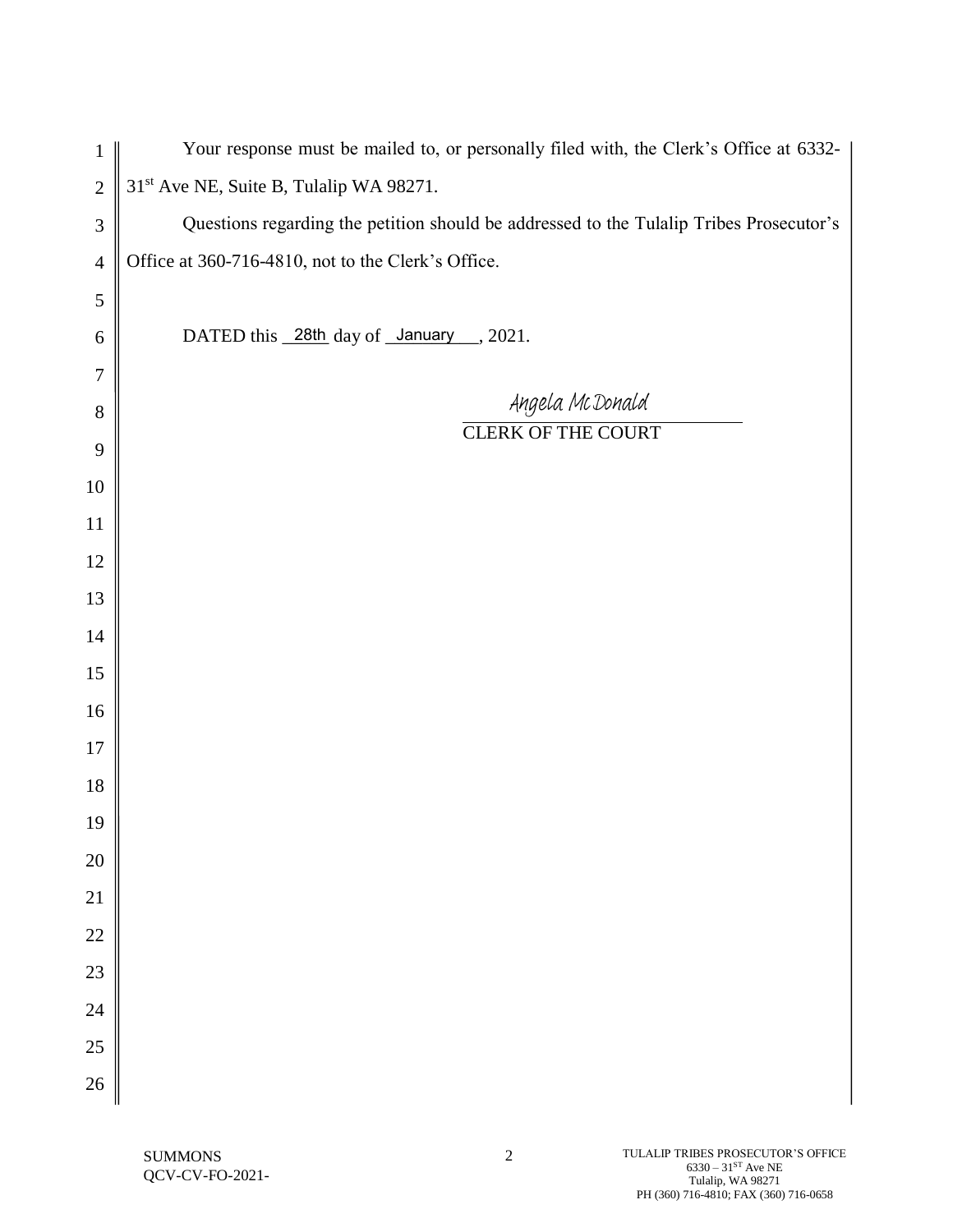**Tulalip Tribal Court** 1  $01/28/20218:06:07$  AM 2 **IN THE TULALIP TRIBAL COURT** 3 **FOR THE TULALIP INDIAN RESERVATION TULALIP, WASHINGTON** 4 5 NO. QCV-CV-FO-2021- 0028IN REM THE FORFEITURE OF: 6 THREE THOUSAND ONE HUNDRED **PETITION FOR FORFEITURE OF**  TWENTY EIGHT DOLLARS in U.S. **SEIZED PROPERTY** 7 Currency (\$3,128) TPD Incident No. 21-0074 8 Primary Officer J. Wilcox 9 10 COMES NOW the Tulalip Tribes, Plaintiff, by and through its prosecuting authority, to 11 petition the Court to institute proceedings for the forfeiture of the property described in section 12 I, below. The Court has subject matter jurisdiction over these proceedings, and this Petition is 13 made pursuant to, Chapter 2.60 of the Tulalip Tribes Code of Law. 14 **I. SUBJECT PROPERTY** 15 As described in detail in Tulalip Police Incident Report #21-0074, which is on file with 16 the Tulalip Tribal Court under this cause number, on or about the  $10<sup>th</sup>$  day of January, 2021, 17 Tulalip Tribal Police (TPD) seized a \$3,128 from Daniel Bock in the vicinity of 10200 Quil Ceda 18 Blvd., Tulalip, Washington in connection with narcotics trafficking on the Tulalip Reservation. 19 **II. AUTHORITY**  20 Because the Subject Money was furnished or intended to be furnished by any person in 21 exchange for a controlled substance or listed chemical in violation of Tulalip Law, it is subject 22 to forfeiture pursuant to Tulalip Tribal Code 2.60.020§(7). 23 **III. CLAIMANTS** 24 Daniel Bock, from whom the subject property was seized, is the only person who the 25 Tribes knows or has reason to believe has or may assert a claim to the subject property. Daniel 26

**AM** 

**Filed**